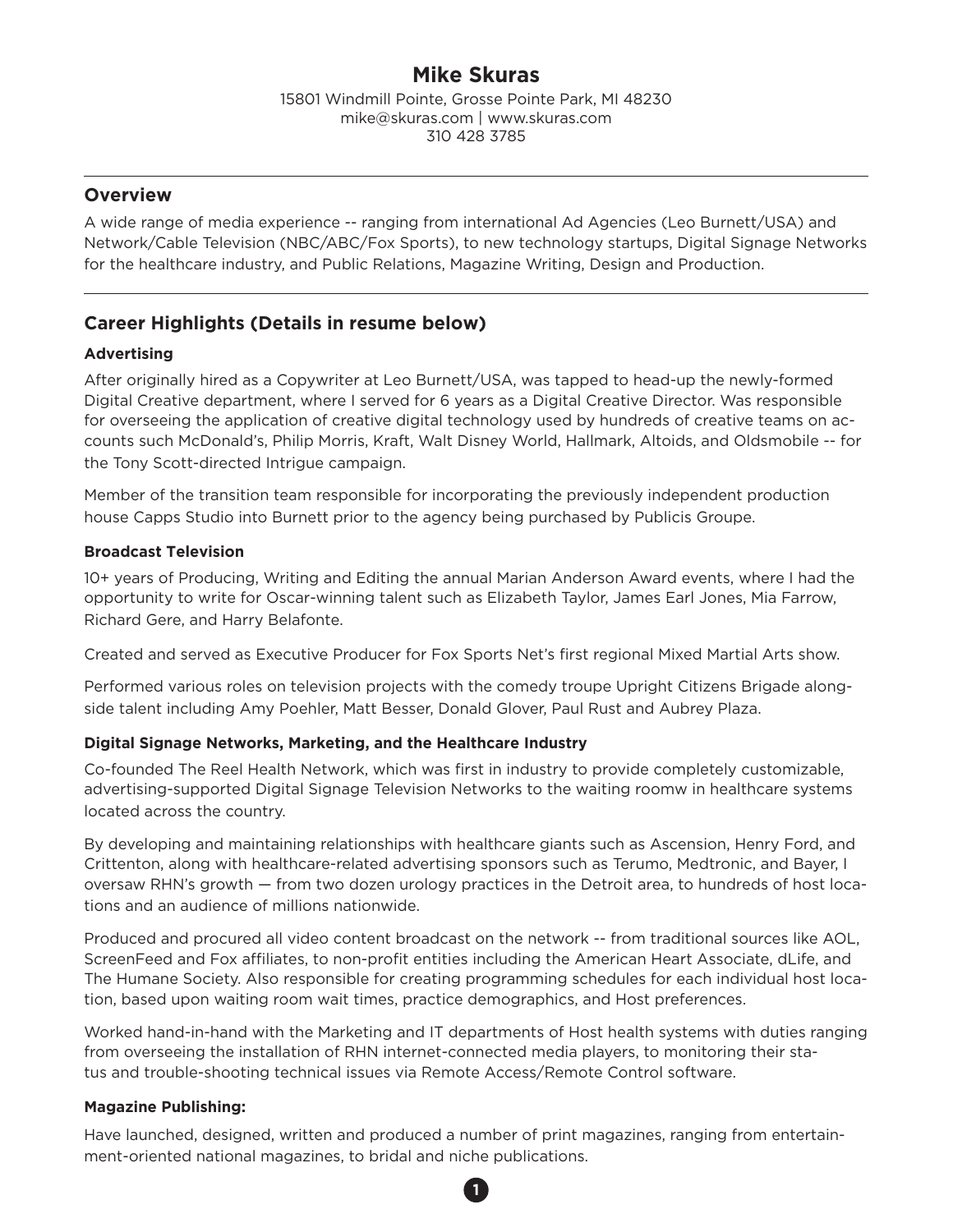# **Abilities**

Highly adaptable and thrive under pressure. Through my experiences working in just about every sort of media, in just about every capacity, I'm able to maintain effectiveness and flexibility by adjusting my behavior and work routine — allowing me to meet goals even with changing circumstances.

This same experience also allows me to organize, prioritize and work on multiple projects simultaneously, along with managing project schedules.

I have a very strong and wide range of communication and presentation skills, including written, oral and multi-media to build collaborative relationships and strengthen partnerships. I'm able to utilize these skills with clients and contractors to meet all required expectations, deadlines, and budget requirements.

Having proficiency and accomplishments in a number of different disciplines allows me to have confidence in my leadership capabilities, including the ability to influence the achievement of a goal. My experiences with encouraging teamwork and collaboration foster a positive team concept to resolve problems and achieve optimal results

Technically proficient in Adobe Creative Suite, PowerPoint, Apple applications (FCPX, Productivity Suite, etc.), Along with countless others. Experienced in hardware & software training, along with providing support for each, both locally and remotely.

## **Experience**

2020-Present Executive Producer & Creative Development Packard Studio/The Display Group Detroit, MI

Concepting and developing television content for The Display Group's new entertainment division -- Packard Studio. Acting as Creator, EP, and Head Writer of The Green Show, a television pilot currently under development.

Responsibilities also include producing videos of Display Group projects and events for use on various social media platforms.

2012–2020 VP; Director of Creative and Production Reel Health Network St. Clair Shores, MI

Co-founder and co-owner of the Reel Health Network, which was first in industry to provide completely customizable, advertising-supported Digital Signage Television Networks to healthcare systems located across the country.

As one of the three founders of this start-up company, I was solely responsible for:

- Researching, testing, and purchasing media player hardware, peripherals, and content management software, in particular, Scala Content Manager.
- Creating, editing, procuring, and producing the programming for hundreds of customized television networks. This included negotiating, creating, and maintaining relationships with content providers ranging from industry standards such as AOL, Fox, NPN and Screenplay, to non-profits organizations such as the American Heart Association, The Humane Society, dLife and National Geographic.

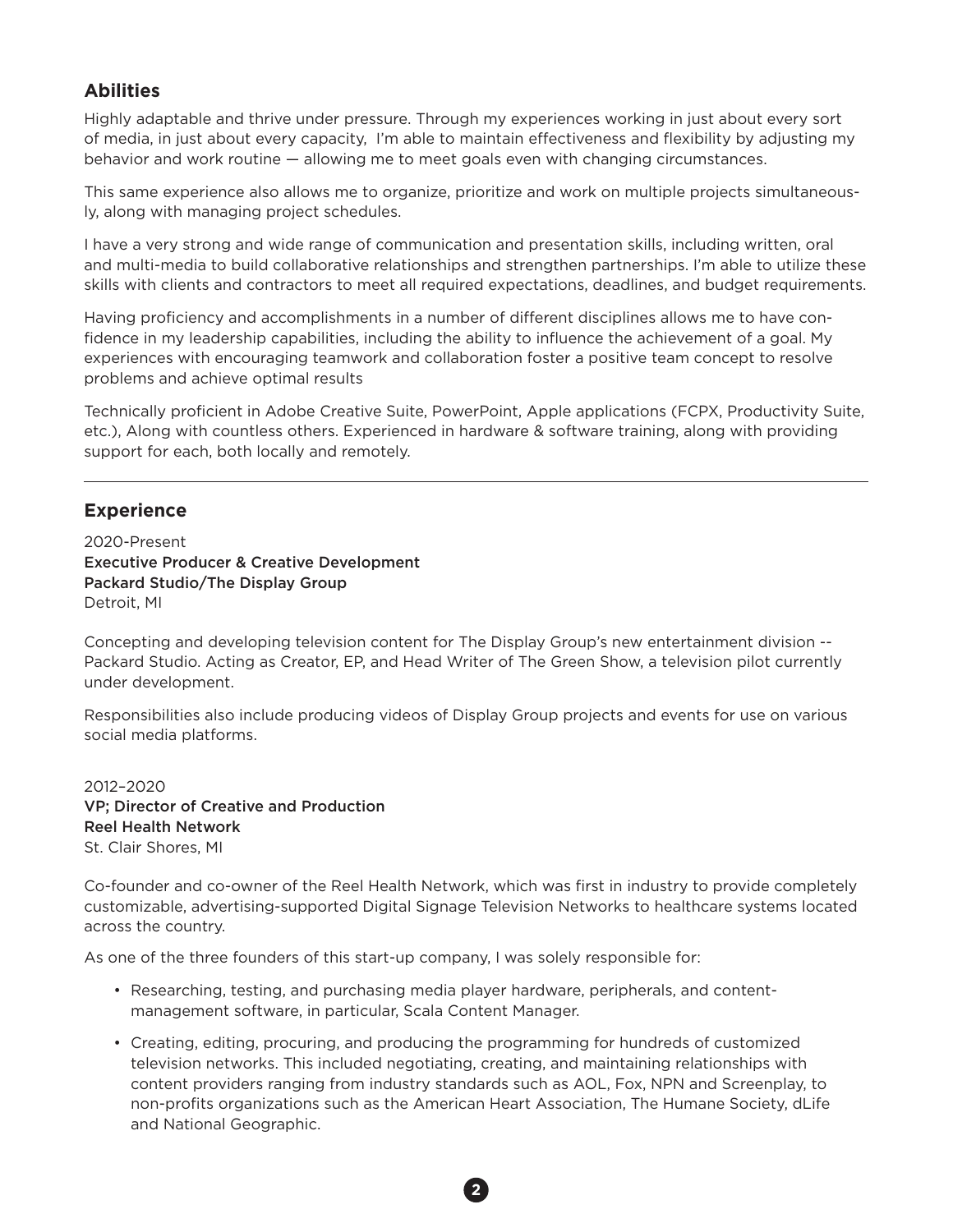- Developing and maintaining relationships with healthcare giants such as Ascension, Henry Ford, and Crittenton, while concurrently developing work relationships with healthcare-related advertising sponsors such as Bayer, Terumo, and Medtronic.
- Ensuring that Host and Advertising messaging best utilized RHN's Digital Signage technology, along with the vetting, scheduling, and programming of hundreds of individual television networks.
- Handling hardware/software/training support for digital signage issues, along with working with the IT and Marketing Departments of previously referenced Healthcare Providers and Sponsors.
- In charge of creating and overseeing the production of all ancillary materials, such as print publications, websites, advertising, marketing pieces, and promotions, along with the hiring of third-party vendors/staff on an as-needed basis.
- Overseeing a department of five, along with freelancers and project-specific vendors.

#### **Accomplishments:**

Over the course of eight years, I oversaw RHN increasing its audience from thousands of viewers in SE Michigan, to millions of viewers at hundreds of locations spanning the country -- including healthcare industry giants like Ascension Healthcare, Henry Ford Health System, St. John Providence, and Crittenton.

2005-2020 Art & Production Director R.E.N. Publishing Chicago, IL

NOTE: An ongoing, part-time, remote position, I performed duties as both Art & Production Director for the following publications: Chicago Bride Magazine, Inland Architect Magazine, Real Estate News, and New Accountant Magazine.

Duties:

- Monitoring printing and out-of-house pre-press activities for quality control;
- Creating layouts, advertisements and promotional pieces, as well as writing and editing copy;
- Coordinating the efforts of freelance writers, photographers, stylists, models, etc.;
- Bidding jobs to outside vendors, as well as creating and managing production orders.

#### 2003-2014

Writer/Producer/Editor "The Marian Anderson Award" ABC Television/Philadelphia Festival for the Performing Arts Philadelphia, PA

Duties included writing, producing/editing video packages, along with the acquisition of video/photo/ musical elements for packages, creating/producing graphics and additional video packages for both the live event and the subsequent television broadcast.

Past honorees include Oprah Winfrey, Elizabeth Taylor, Harry Belafonte, Quincy Jones, Mia Farrow and Richard Gere.

2008-2010 Executive Producer "The XCC on FSN" Fox Sports Network Troy, MI

Creator and Executive Producer of The XCC on FSN -- an hour-long, bimonthly Mixed Martial Arts show for Fox Sports Net.

**3**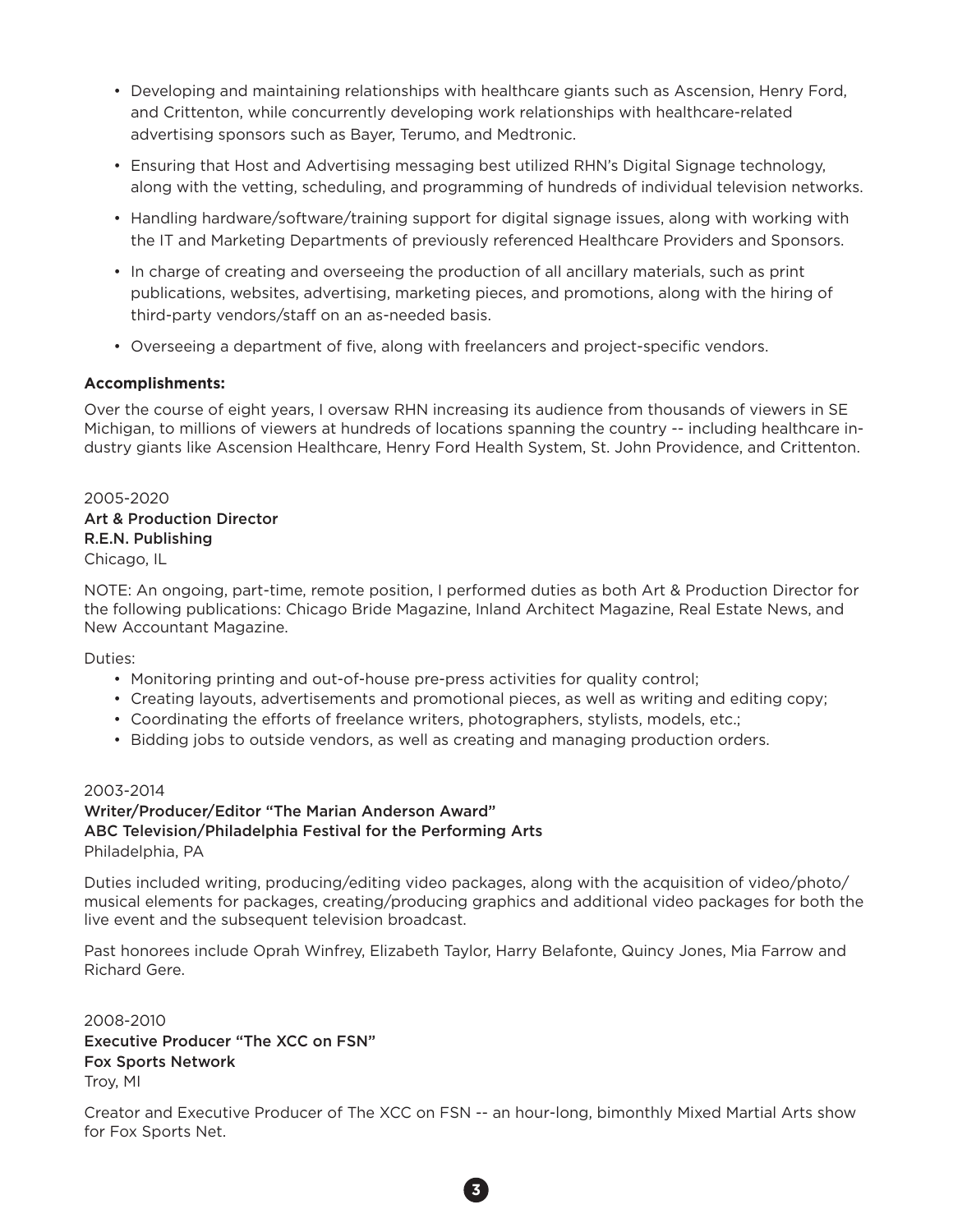Duties:

- Writing scripts for co-hosts
- Conducting fighter interviews
- Producing and editing bio and feature packages
- Overseeing post-production
- Creating marketing materials, FSN promos, merchandise and TV spots
- Negotiating with vendors, venues, and promoters

# Writer/Producer "The Back Room" HBO & The Upright Citizens Brigade

Los Angeles, CA

Wrote, edited, and created graphics package for the pilot episode of The Upright Citizen Brigade's tribute to early 80's, late-night, cable tv -- THE BACK ROOM.

#### Writer/Editor "The Very Funny Show" Turner Broadcasting & The Upright Citizens Brigade Los Angeles, CA

Co-wrote, edited, created graphics package for, and co-scored five out of the ten episodes of the Matt Besser/Upright Citizens Brigade series The Very Funny Show for wtbs.com.

# Writer/Producer "Canoga Park"

Alta Loma Entertainment

Los Angeles, CA

Co-creator, Head Writer, and Story Producer for a 13-episode season of the sitcom Canoga Park.

Duties:

- Supervising a writing staff of 5
- Overseeing all script-related responsibilities
- Coordinating the episode-specific efforts of Art Department, Wardrobe, Cast and Outside Vendors
- Developing production timelines, schedules and budgets

### Marketing/Promotions & Casting "Nashville Star"

NBC Universal, Inc.

Los Angeles, CA/Nashville, TN

Created and designed both print and video promotional pieces for three seasons of the show Nashville Star.

Package Producer "Crossballs" Comedy Central Los Angeles, CA

Co-produced graphics packages for Crossballs, a faux-talkshow created by Matt Besser and The Upright Citizens Brigade.

Web & Print Editor CFQ Media Venice, CA

Designed and produced web sites for Cinefantastique (CFQ) and Femme Fatales magazines, as well as editing and writing content for both the web and print.